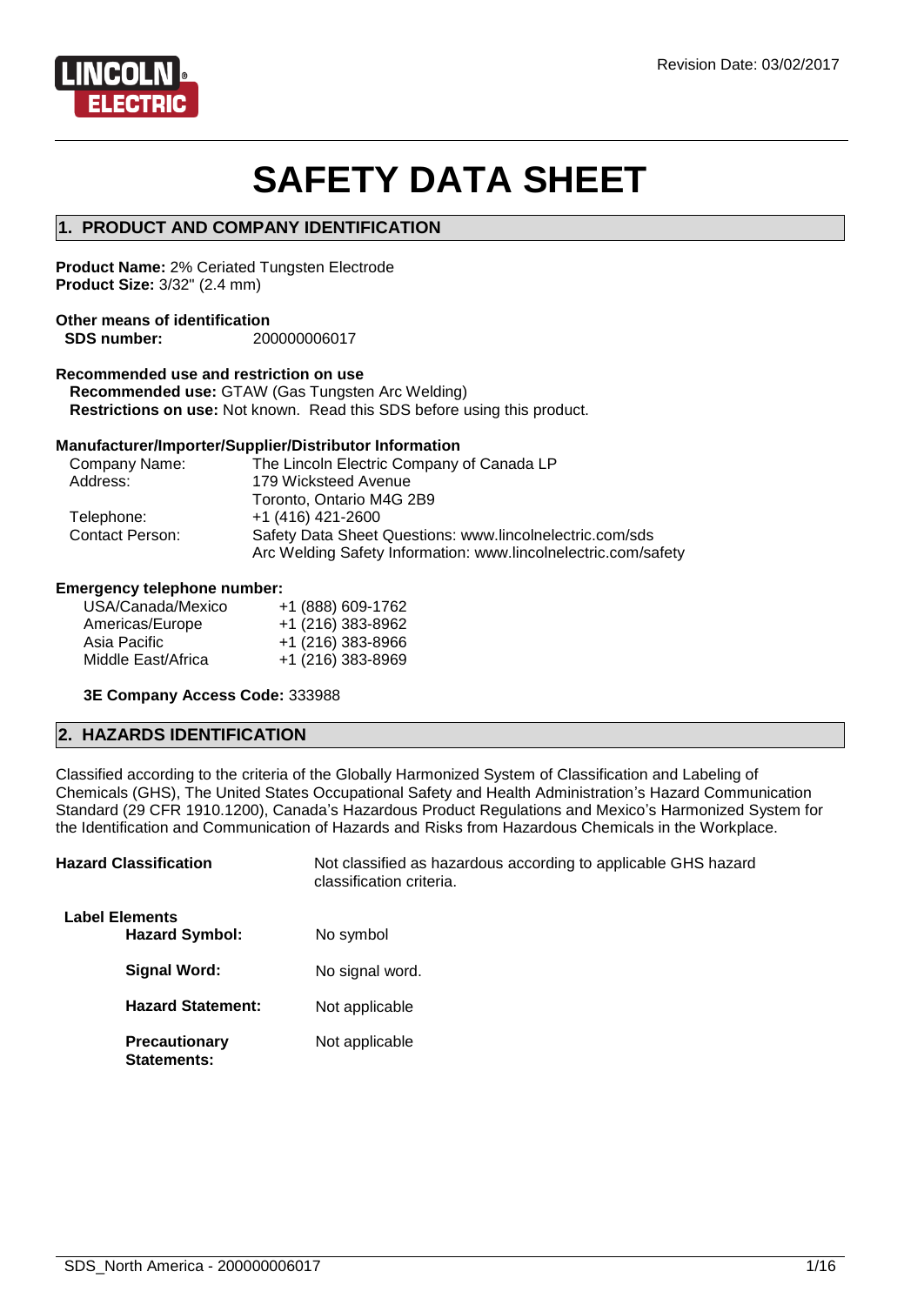

| Other hazards which do not<br>result in GHS classification: | Electrical Shock can kill. If welding must be performed in damp locations or<br>with wet clothing, on metal structures or when in cramped positions such as<br>sitting, kneeling or lying, or if there is a high risk of unavoidable or<br>accidental contact with work piece, use the following equipment:<br>Semiautomatic DC Welder, DC Manual (Stick) Welder, or AC Welder with<br>Reduced Voltage Control. |  |
|-------------------------------------------------------------|-----------------------------------------------------------------------------------------------------------------------------------------------------------------------------------------------------------------------------------------------------------------------------------------------------------------------------------------------------------------------------------------------------------------|--|
|                                                             | Arc rays can injure eyes and burn skin. Welding arc and sparks can ignite<br>combustibles and flammable materials. Overexposure to welding fumes<br>and gases can be hazardous. Read and understand the manufacturer's<br>instructions, Safety Data Sheets and the precautionary labels before using<br>this product. Refer to Section 8.                                                                       |  |
| Substance(s) formed under the<br>conditions of use:         | The welding fume produced from this welding electrode may contain the<br>following constituent(s) and/or their complex metallic oxides as well as solid<br>particles or other constituents from the consumables, base metal, or base<br>metal coating not listed below:                                                                                                                                         |  |

| <b>Chemical Identity</b> | CAS-No.    |
|--------------------------|------------|
| Carbon dioxide           | 124-38-9   |
| Carbon monoxide          | 630-08-0   |
| Nitrogen dioxide         | 10102-44-0 |
| Ozone                    | 10028-15-6 |

# **3. COMPOSITION / INFORMATION ON INGREDIENTS**

#### **Reportable Hazardous Ingredients**

#### **Mixtures**

| <b>Chemical Identity</b> | <b>CAS number</b> | Content in percent $(\%)^*$ |
|--------------------------|-------------------|-----------------------------|
| Tungsten                 | 7440-33-7         | 50 - <100%                  |
| Cerium dioxide           | 1345-13-7         | - <5%                       |

\* All concentrations are percent by weight unless ingredient is a gas. Gas concentrations are in percent by volume.

**Composition Comments:** The term "Hazardous Ingredients" should be interpreted as a term defined in Hazard Communication standards and does not necessarily imply the existence of a welding hazard. The product may contain additional nonhazardous ingredients or may form additional compounds under the condition of use. Refer to Sections 2 and 8 for more information.

# **4. FIRST AID MEASURES**

| Ingestion:           | Unlikely due to form of product, except for granular materials. Avoid hand,<br>clothing, food, and drink contact with metal fume or powder which can<br>cause ingestion of particulate during hand to mouth activities such as<br>drinking, eating, smoking, etc. If ingested, do not induce vomiting. Contact<br>a poison control center. Unless the poison control center advises<br>otherwise, wash out mouth thoroughly with water. If symptoms develop,<br>seek medical attention at once. |
|----------------------|-------------------------------------------------------------------------------------------------------------------------------------------------------------------------------------------------------------------------------------------------------------------------------------------------------------------------------------------------------------------------------------------------------------------------------------------------------------------------------------------------|
| Inhalation:          | Move to fresh air if breathing is difficult. If breathing has stopped, perform<br>artificial respiration and obtain medical assistance at once.                                                                                                                                                                                                                                                                                                                                                 |
| <b>Skin Contact:</b> | Remove contaminated clothing and wash the skin thoroughly with soap and<br>water. For reddened or blistered skin, or thermal burns, obtain medical<br>assistance at once.                                                                                                                                                                                                                                                                                                                       |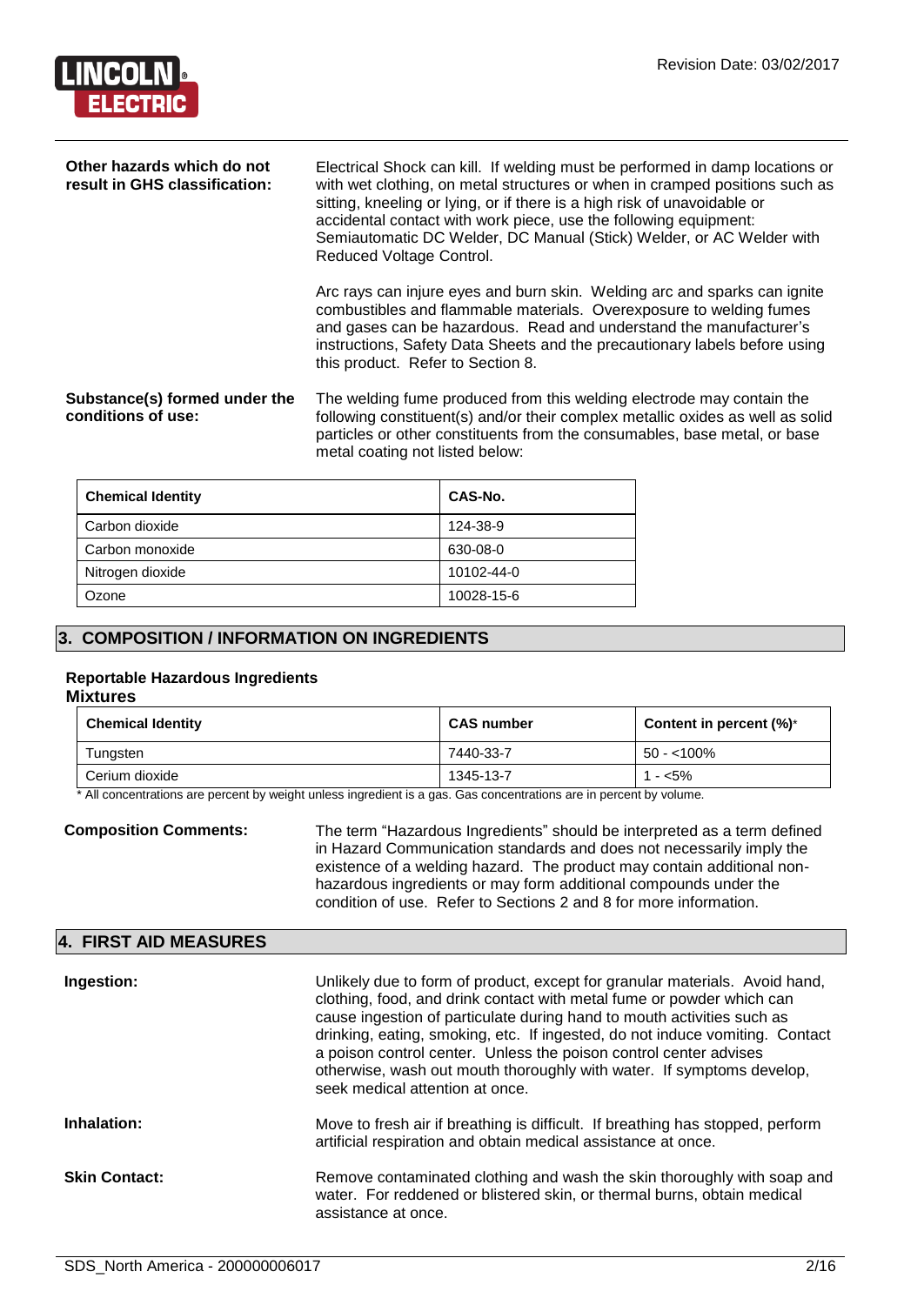

| Eye contact:                                                                                                   | Dust or fume from this product should be flushed from the eyes with<br>copious amounts of clean, tepid water until transported to an emergency<br>medical facility. Do not allow victim to rub or keep eyes tightly closed.<br>Obtain medical assistance at once.                                                                                                                                                                                                                                                                                                   |  |
|----------------------------------------------------------------------------------------------------------------|---------------------------------------------------------------------------------------------------------------------------------------------------------------------------------------------------------------------------------------------------------------------------------------------------------------------------------------------------------------------------------------------------------------------------------------------------------------------------------------------------------------------------------------------------------------------|--|
|                                                                                                                | Arc rays can injure eyes. If exposed to arc rays, move victim to dark room,<br>remove contact lenses as necessary for treatment, cover eyes with a<br>padded dressing and rest. Obtain medical assistance if symptoms persist.                                                                                                                                                                                                                                                                                                                                      |  |
| Most important symptoms/effects, acute and delayed<br>Symptoms:                                                | Short-term (acute) overexposure to fumes and gases from welding and<br>allied processes may result in discomfort such as metal fume fever,<br>dizziness, nausea, or dryness or irritation of nose, throat, or eyes. May<br>aggravate pre-existing respiratory problems (e.g. asthma, emphysema).<br>Long-term (chronic) overexposure to fumes and gases from welding and<br>allied processes can lead to siderosis (iron deposits in lung), central<br>nervous system effects, bronchitis and other pulmonary effects. Refer to<br>Section 11 for more information. |  |
| Hazards:                                                                                                       | Welding and allied process hazards are complex and may include physical<br>and health hazards such as but not limited to electric shock, physical<br>strains, radiation burns (eye flash), thermal burns due to hot metal or<br>spatter and potential health effects of overexposure to welding fume or<br>dust. Refer to Section 11 for more information.                                                                                                                                                                                                          |  |
| Indication of immediate medical attention and special treatment needed<br>Treatment:<br>Treat symptomatically. |                                                                                                                                                                                                                                                                                                                                                                                                                                                                                                                                                                     |  |

# **5. FIRE-FIGHTING MEASURES**

| <b>6. ACCIDENTAL RELEASE MEASURES</b>                                                                                                                                                                         |                                                                                                                                                                                                                                                                                                                                                                                                          |  |
|---------------------------------------------------------------------------------------------------------------------------------------------------------------------------------------------------------------|----------------------------------------------------------------------------------------------------------------------------------------------------------------------------------------------------------------------------------------------------------------------------------------------------------------------------------------------------------------------------------------------------------|--|
| Special protective equipment<br>for fire-fighters:                                                                                                                                                            | Selection of respiratory protection for fire fighting: follow the general fire<br>precautions indicated in the workplace. Self-contained breathing apparatus<br>and full protective clothing must be worn in case of fire.                                                                                                                                                                               |  |
| Special protective equipment and precautions for firefighters<br><b>Special fire fighting</b><br>Use standard firefighting procedures and consider the hazards of other<br>involved materials.<br>procedures: |                                                                                                                                                                                                                                                                                                                                                                                                          |  |
| Specific hazards arising from<br>the chemical:                                                                                                                                                                | Welding arc and sparks can ignite combustibles and flammable products.                                                                                                                                                                                                                                                                                                                                   |  |
| <b>Unsuitable extinguishing</b><br>media:                                                                                                                                                                     | Do not use water jet as an extinguisher, as this will spread the fire.                                                                                                                                                                                                                                                                                                                                   |  |
| Suitable extinguishing media:                                                                                                                                                                                 | As shipped, the product will not burn. In case of fire in the surroundings:<br>use appropriate extinguishing agent.                                                                                                                                                                                                                                                                                      |  |
| Suitable (and unsuitable) extinguishing media                                                                                                                                                                 |                                                                                                                                                                                                                                                                                                                                                                                                          |  |
| <b>General Fire Hazards:</b>                                                                                                                                                                                  | As shipped, this product is nonflammable. However, welding arc and<br>sparks can ignite combustibles and flammable products. Read and<br>understand American National Standard Z49.1, "Safety In Welding, Cutting<br>and Allied Processes" and National Fire Protection Association NFPA 51B,<br>"Standard for Fire Prevention During Welding, Cutting and Other Hot Work"<br>before using this product. |  |
|                                                                                                                                                                                                               |                                                                                                                                                                                                                                                                                                                                                                                                          |  |

Personal precautions, **If airborne dust and/or fume is present**, use adequate engineering controls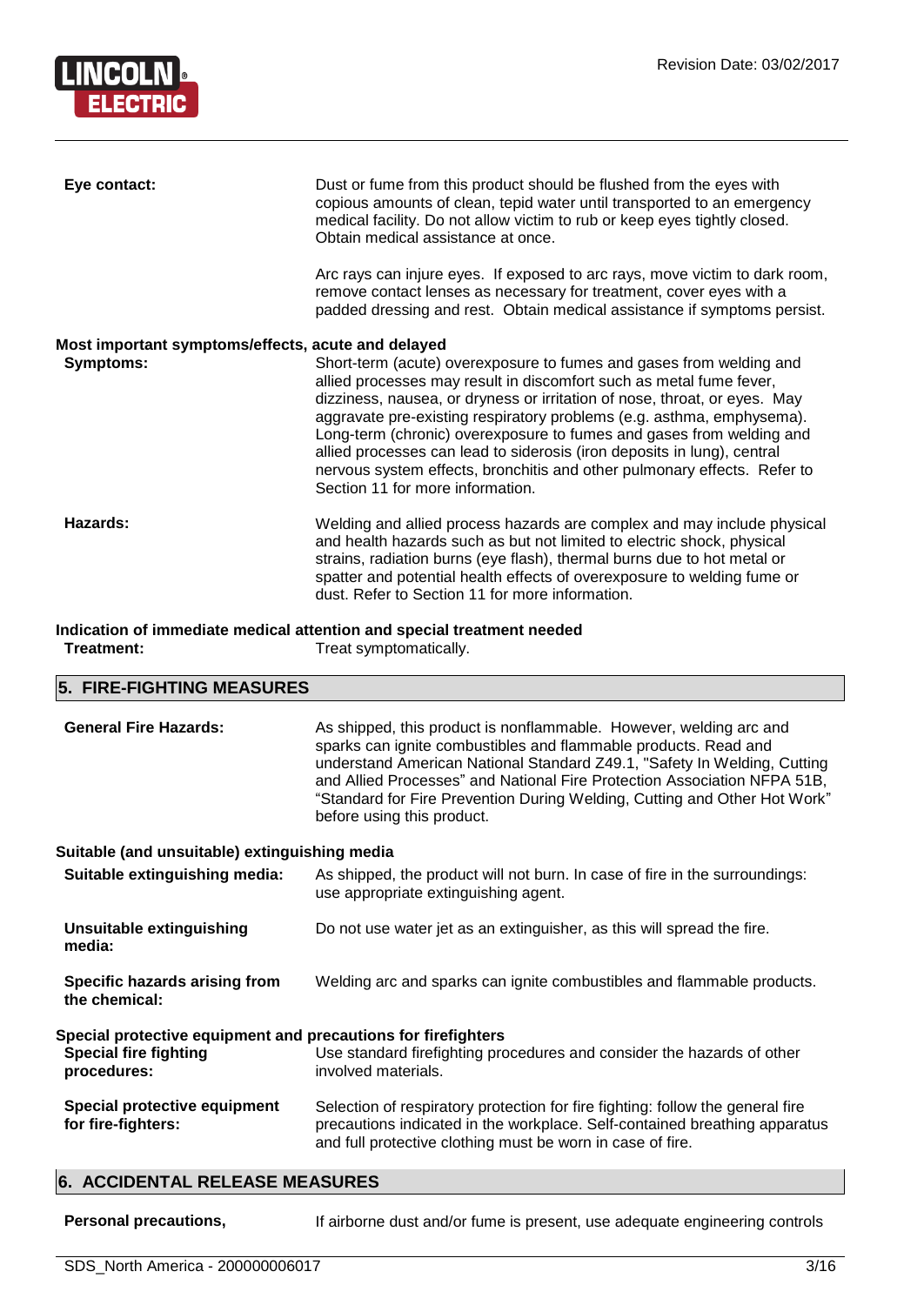

| protective equipment and<br>emergency procedures:               | and, if needed, personal protection to prevent overexposure. Refer to<br>recommendations in Section 8.                                                                                                                                                                                                                                              |
|-----------------------------------------------------------------|-----------------------------------------------------------------------------------------------------------------------------------------------------------------------------------------------------------------------------------------------------------------------------------------------------------------------------------------------------|
| <b>Methods and material for</b><br>containment and cleaning up: | Absorb with sand or other inert absorbent. Stop the flow of material, if this is<br>without risk. Clean up spills immediately, observing precautions in the<br>personal protective equipment in Section 8. Avoid generating dust. Prevent<br>product from entering any drains, sewers or water sources. Refer to<br>Section 13 for proper disposal. |
| <b>Environmental Precautions:</b>                               | Avoid release to the environment. Prevent further leakage or spillage if safe<br>to do so. Do not contaminate water sources or sewer. Environmental<br>manager must be informed of all major spillages.                                                                                                                                             |

# **7. HANDLING AND STORAGE**

| <b>Precautions for safe handling:</b>                            | Prevent formation of dust. Provide appropriate exhaust ventilation at<br>places where dust is formed.                                                                                                                                                                                                                                                                                                                             |
|------------------------------------------------------------------|-----------------------------------------------------------------------------------------------------------------------------------------------------------------------------------------------------------------------------------------------------------------------------------------------------------------------------------------------------------------------------------------------------------------------------------|
|                                                                  | Read and understand the manufacturer's instruction and the precautionary<br>label on the product. Refer to Lincoln Safety Publications at<br>www.lincolnelectric.com/safety. See American National Standard Z49.1,<br>"Safety In Welding, Cutting and Allied Processes" published by the<br>American Welding Society, http://pubs.aws.org and OSHA Publication 2206<br>(29CFR1910), U.S. Government Printing Office, www.gpo.gov. |
| Conditions for safe storage,<br>including any incompatibilities: | Store in closed original container in a dry place. Store in accordance with<br>local/regional/national regulations. Store away from incompatible materials.                                                                                                                                                                                                                                                                       |

# **8. EXPOSURE CONTROLS / PERSONAL PROTECTION**

### **Control Parameters**

# **Occupational Exposure Limits: US**

| <b>Chemical Identity</b> | type        | <b>Exposure Limit Values</b> | <b>Source</b>                                         |
|--------------------------|-------------|------------------------------|-------------------------------------------------------|
| Tungsten - as W          | <b>TWA</b>  | $5 \text{ mg/m}$             | US. ACGIH Threshold Limit Values (12<br>2010)         |
|                          | <b>STEL</b> | $10 \text{ mg/m}$            | US. ACGIH Threshold Limit Values (12<br>2010)         |
|                          | <b>REL</b>  | $5 \,\mathrm{mq/m}$ 3        | US. NIOSH: Pocket Guide to Chemical<br>Hazards (2005) |
|                          | <b>STEL</b> | $10 \text{ mg/m}$            | US. NIOSH: Pocket Guide to Chemical<br>Hazards (2005) |

# **Occupational Exposure Limits: CANADA**

| <b>Chemical Identity</b> | type        | <b>Exposure Limit Values</b> | <b>Source</b>                                                                                                                                                             |
|--------------------------|-------------|------------------------------|---------------------------------------------------------------------------------------------------------------------------------------------------------------------------|
| Tungsten - as W          | <b>STEL</b> | $10 \text{ mg/m}$            | Canada. Alberta OELs (Occupational<br>Health & Safety Code, Schedule 1, Table<br>2) (07 2009)                                                                             |
|                          | <b>TWA</b>  | $5 \,\mathrm{mq/m}$ 3        | Canada. Alberta OELs (Occupational<br>Health & Safety Code, Schedule 1, Table<br>2) (07 2009)                                                                             |
| Tungsten                 | <b>STEL</b> | $10 \text{ mg/m}$            | Canada, British Columbia OELs.<br>(Occupational Exposure Limits for<br>Chemical Substances, Occupational<br>Health and Safety Regulation 296/97, as<br>amended) (07 2007) |
|                          | <b>TWA</b>  | $5 \text{ mg/m}$             | Canada, British Columbia OELs.<br>(Occupational Exposure Limits for<br>Chemical Substances, Occupational<br>Health and Safety Regulation 296/97, as<br>amended) (07 2007) |
| Tungsten - as W          | TWA         | $5 \,\mathrm{mg/m}$          | Canada. Manitoba OELs (Reg. 217/2006,                                                                                                                                     |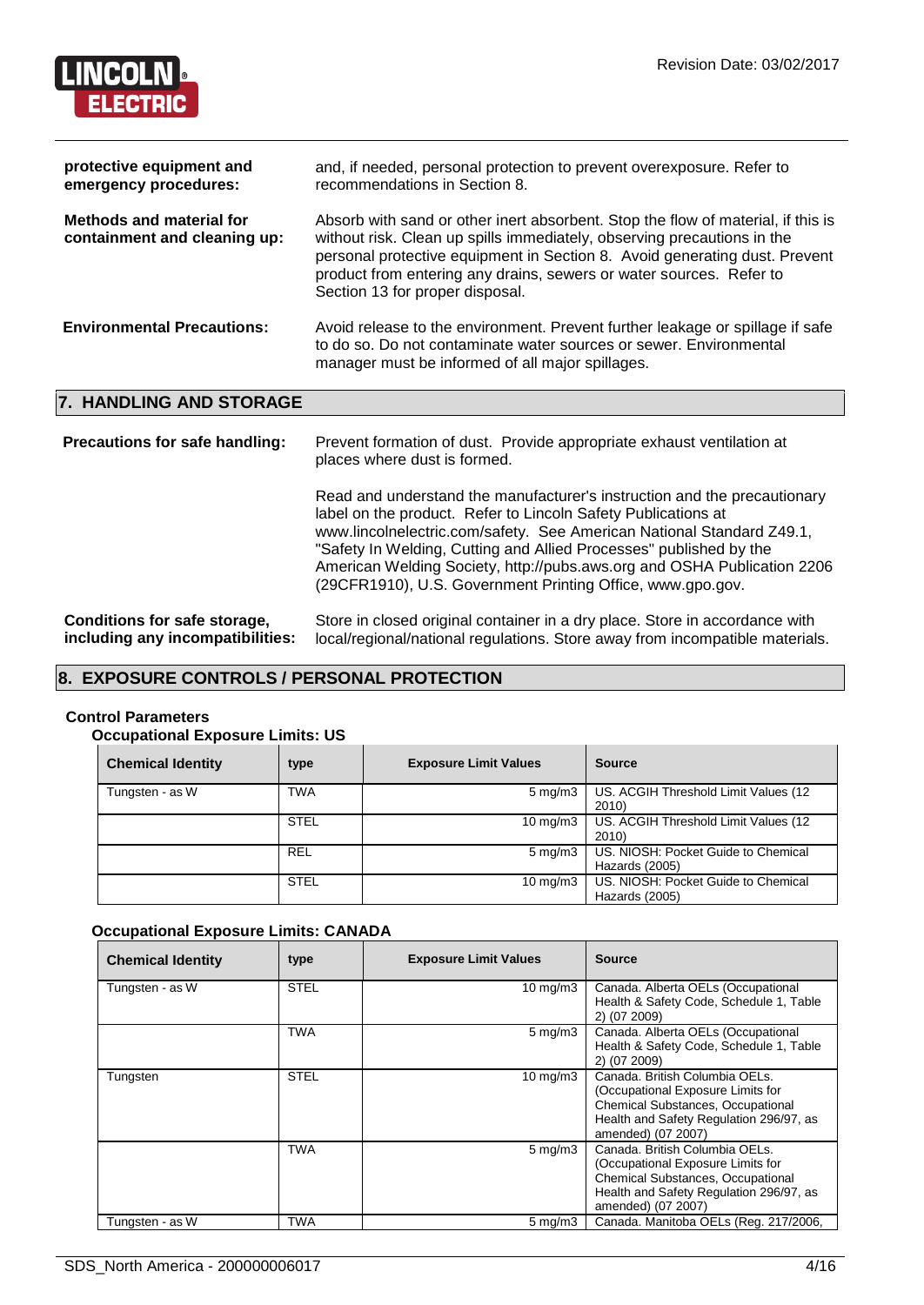

|                      |                     | The Workplace Safety And Health Act)<br>(03 2011)                                                                    |
|----------------------|---------------------|----------------------------------------------------------------------------------------------------------------------|
| <b>STEL</b>          | $10 \text{ mg/m}$   | Canada. Manitoba OELs (Reg. 217/2006,<br>The Workplace Safety And Health Act)<br>(03 2011)                           |
| <b>TWA</b>           | $5 \,\mathrm{mg/m}$ | Canada. Ontario OELs. (Control of<br>Exposure to Biological or Chemical<br>Agents) (11 2010)                         |
| <b>STEL</b>          | $10 \text{ mg/m}$   | Canada. Ontario OELs. (Control of<br>Exposure to Biological or Chemical<br>Agents) (11 2010)                         |
| 8 HR ACL             | $5 \,\mathrm{mg/m}$ | Canada, Saskatchewan OELs<br>(Occupational Health and Safety<br>Regulations, 1996, Table 21) (05 2009)               |
| <b>15 MIN</b><br>ACL | $10 \text{ mg/m}$   | Canada, Saskatchewan OELs<br>(Occupational Health and Safety<br>Regulations, 1996, Table 21) (05 2009)               |
| <b>TWA</b>           | $5 \,\mathrm{mg/m}$ | Canada. Quebec OELs. (Ministry of Labor<br>- Regulation Respecting the Quality of the<br>Work Environment) (12 2008) |
| <b>STEL</b>          | $10 \text{ mg/m}$   | Canada. Quebec OELs. (Ministry of Labor<br>- Regulation Respecting the Quality of the<br>Work Environment) (12 2008) |

# **Occupational Exposure Limits: MEXICO**

| <b>Chemical Identity</b> | type       | <b>Exposure Limit Values</b> | <b>Source</b>                                           |
|--------------------------|------------|------------------------------|---------------------------------------------------------|
| Tungsten - as W          | <b>CPT</b> | $5 \text{ ma/m}$ 3           | Mexico. Occupational Exposure Limit<br>Values (03 2000) |
|                          | CTT        | $10 \text{ ma/m}$ 3          | Mexico. Occupational Exposure Limit<br>Values (03 2000) |

# **Additional exposure limits under the conditions of use: US**

| <b>Chemical Identity</b> | type        | <b>Exposure Limit Values</b> |                     | <b>Source</b>                                                                     |
|--------------------------|-------------|------------------------------|---------------------|-----------------------------------------------------------------------------------|
| Carbon dioxide           | <b>TWA</b>  | 5,000 ppm                    |                     | US. ACGIH Threshold Limit Values (12<br>2010)                                     |
|                          | <b>STEL</b> | 30,000 ppm                   |                     | US. ACGIH Threshold Limit Values (12<br>2010)                                     |
|                          | PEL         | 5,000 ppm                    | 9,000 mg/m3         | US. OSHA Table Z-1 Limits for Air<br>Contaminants (29 CFR 1910.1000) (02<br>2006) |
|                          | <b>STEL</b> | 30,000 ppm                   | 54,000 mg/m3        | US. NIOSH: Pocket Guide to Chemical<br>Hazards (2005)                             |
|                          | <b>REL</b>  | 5,000 ppm                    | 9,000 mg/m3         | US. NIOSH: Pocket Guide to Chemical<br>Hazards (2005)                             |
| Carbon monoxide          | <b>TWA</b>  | 25 ppm                       |                     | US. ACGIH Threshold Limit Values (12<br>2010)                                     |
|                          | PEL         | 50 ppm                       | 55 mg/m3            | US. OSHA Table Z-1 Limits for Air<br>Contaminants (29 CFR 1910.1000) (02<br>2006) |
|                          | <b>REL</b>  | 35 ppm                       | 40 mg/m3            | US. NIOSH: Pocket Guide to Chemical<br>Hazards (2005)                             |
|                          | Ceil_Time   | 200 ppm                      | 229 mg/m3           | US. NIOSH: Pocket Guide to Chemical<br>Hazards (2005)                             |
| Nitrogen dioxide         | <b>TWA</b>  | $0.2$ ppm                    |                     | US. ACGIH Threshold Limit Values (02<br>2012)                                     |
|                          | Ceiling     | 5 ppm                        | $9 \,\mathrm{mg/m}$ | US. OSHA Table Z-1 Limits for Air<br>Contaminants (29 CFR 1910.1000) (02<br>2006) |
|                          | <b>STEL</b> | 1 ppm                        | $1.8$ mg/m $3$      | US. NIOSH: Pocket Guide to Chemical<br>Hazards (2005)                             |
| Ozone                    | PEL         | $0.1$ ppm                    | $0.2$ mg/m $3$      | US. OSHA Table Z-1 Limits for Air<br>Contaminants (29 CFR 1910.1000) (02<br>2006) |
|                          | Ceil_Time   | $\overline{0.1}$ ppm         | $0.2$ mg/m $3$      | US. NIOSH: Pocket Guide to Chemical<br>Hazards (2005)                             |
|                          | <b>TWA</b>  | $0.05$ ppm                   |                     | US. ACGIH Threshold Limit Values (03<br>2014)                                     |
|                          | <b>TWA</b>  | $0.20$ ppm                   |                     | US. ACGIH Threshold Limit Values (03                                              |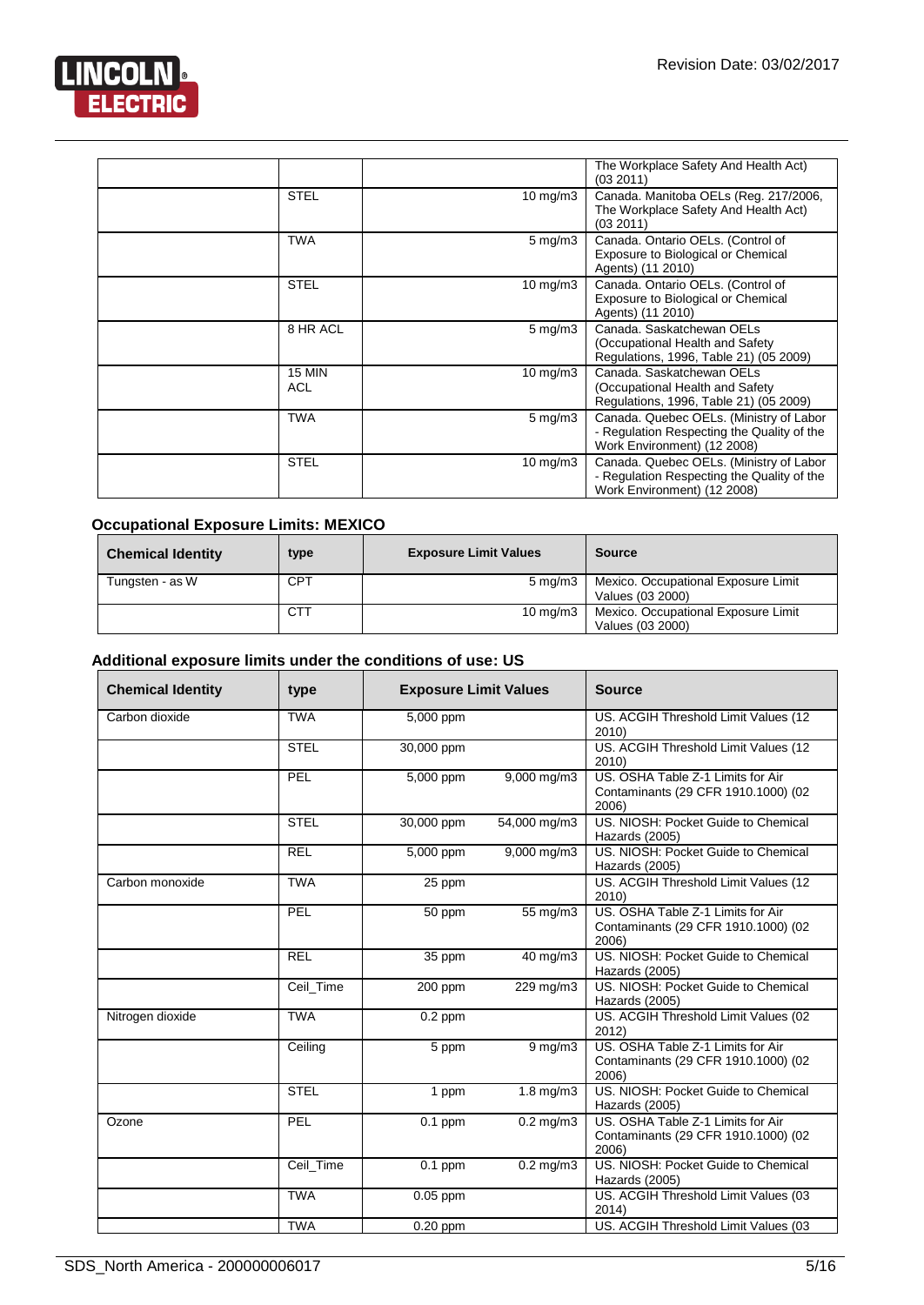

|            |            | 2014)                                         |
|------------|------------|-----------------------------------------------|
| <b>TWA</b> | $0.10$ ppm | US. ACGIH Threshold Limit Values (03<br>2014) |
| <b>TWA</b> | $0.08$ ppm | US. ACGIH Threshold Limit Values (03<br>2014) |

# **Additional exposure limits under the conditions of use: CANADA**

| <b>Chemical Identity</b> | type                       | <b>Exposure Limit Values</b> |              | <b>Source</b>                                                                                                                                                             |
|--------------------------|----------------------------|------------------------------|--------------|---------------------------------------------------------------------------------------------------------------------------------------------------------------------------|
| Carbon dioxide           | <b>STEL</b>                | 30,000 ppm                   | 54,000 mg/m3 | Canada. Alberta OELs (Occupational<br>Health & Safety Code, Schedule 1, Table<br>2) (07 2009)                                                                             |
|                          | <b>TWA</b>                 | 5,000 ppm                    | 9,000 mg/m3  | Canada. Alberta OELs (Occupational<br>Health & Safety Code, Schedule 1, Table<br>2) (07 2009)                                                                             |
|                          | <b>TWA</b>                 | 5,000 ppm                    |              | Canada, British Columbia OELs.<br>(Occupational Exposure Limits for<br>Chemical Substances, Occupational<br>Health and Safety Regulation 296/97, as<br>amended) (07 2007) |
|                          | <b>STEL</b>                | 15,000 ppm                   |              | Canada, British Columbia OELs.<br>(Occupational Exposure Limits for<br>Chemical Substances, Occupational<br>Health and Safety Regulation 296/97, as<br>amended) (07 2007) |
|                          | <b>TWA</b>                 | 5,000 ppm                    |              | Canada. Manitoba OELs (Reg. 217/2006,<br>The Workplace Safety And Health Act)<br>(03 2011)                                                                                |
|                          | <b>STEL</b>                | 30,000 ppm                   |              | Canada. Manitoba OELs (Reg. 217/2006,<br>The Workplace Safety And Health Act)<br>(03 2011)                                                                                |
|                          | <b>STEL</b>                | 30,000 ppm                   |              | Canada. Ontario OELs. (Control of<br>Exposure to Biological or Chemical<br>Agents) (11 2010)                                                                              |
|                          | <b>TWA</b>                 | 5,000 ppm                    |              | Canada. Ontario OELs. (Control of<br>Exposure to Biological or Chemical<br>Agents) (11 2010)                                                                              |
|                          | 8 HR ACL                   | 5,000 ppm                    |              | Canada. Saskatchewan OELs<br>(Occupational Health and Safety<br>Regulations, 1996, Table 21) (05 2009)                                                                    |
|                          | $\overline{15}$ MIN<br>ACL | 30,000 ppm                   |              | Canada, Saskatchewan OELs<br>(Occupational Health and Safety<br>Regulations, 1996, Table 21) (05 2009)                                                                    |
|                          | TWA                        | 5,000 ppm                    | 9,000 mg/m3  | Canada. Quebec OELs. (Ministry of Labor<br>- Regulation Respecting the Quality of the<br>Work Environment) (12 2008)                                                      |
|                          | <b>STEL</b>                | 30,000 ppm                   | 54,000 mg/m3 | Canada. Quebec OELs. (Ministry of Labor<br>- Regulation Respecting the Quality of the<br>Work Environment) (12 2008)                                                      |
| Carbon monoxide          | <b>TWA</b>                 | 25 ppm                       | 29 mg/m3     | Canada. Alberta OELs (Occupational<br>Health & Safety Code, Schedule 1, Table<br>2) (07 2009)                                                                             |
|                          | <b>TWA</b>                 | 25 ppm                       |              | Canada. British Columbia OELs.<br>(Occupational Exposure Limits for<br>Chemical Substances, Occupational<br>Health and Safety Regulation 296/97, as<br>amended) (07 2007) |
|                          | <b>STEL</b>                | 100 ppm                      |              | Canada. British Columbia OELs.<br>(Occupational Exposure Limits for<br>Chemical Substances, Occupational<br>Health and Safety Regulation 296/97, as<br>amended) (07 2007) |
|                          | <b>TWA</b>                 | 25 ppm                       |              | Canada. Manitoba OELs (Reg. 217/2006,<br>The Workplace Safety And Health Act)<br>(03 2011)                                                                                |
|                          | <b>TWA</b>                 | 25 ppm                       |              | Canada. Ontario OELs. (Control of<br>Exposure to Biological or Chemical<br>Agents) (07 2010)                                                                              |
|                          | 8 HR ACL                   | 25 ppm                       |              | Canada. Saskatchewan OELs<br>(Occupational Health and Safety<br>Regulations, 1996, Table 21) (05 2009)                                                                    |
|                          | <b>15 MIN</b>              | $190$ ppm                    |              | Canada. Saskatchewan OELs                                                                                                                                                 |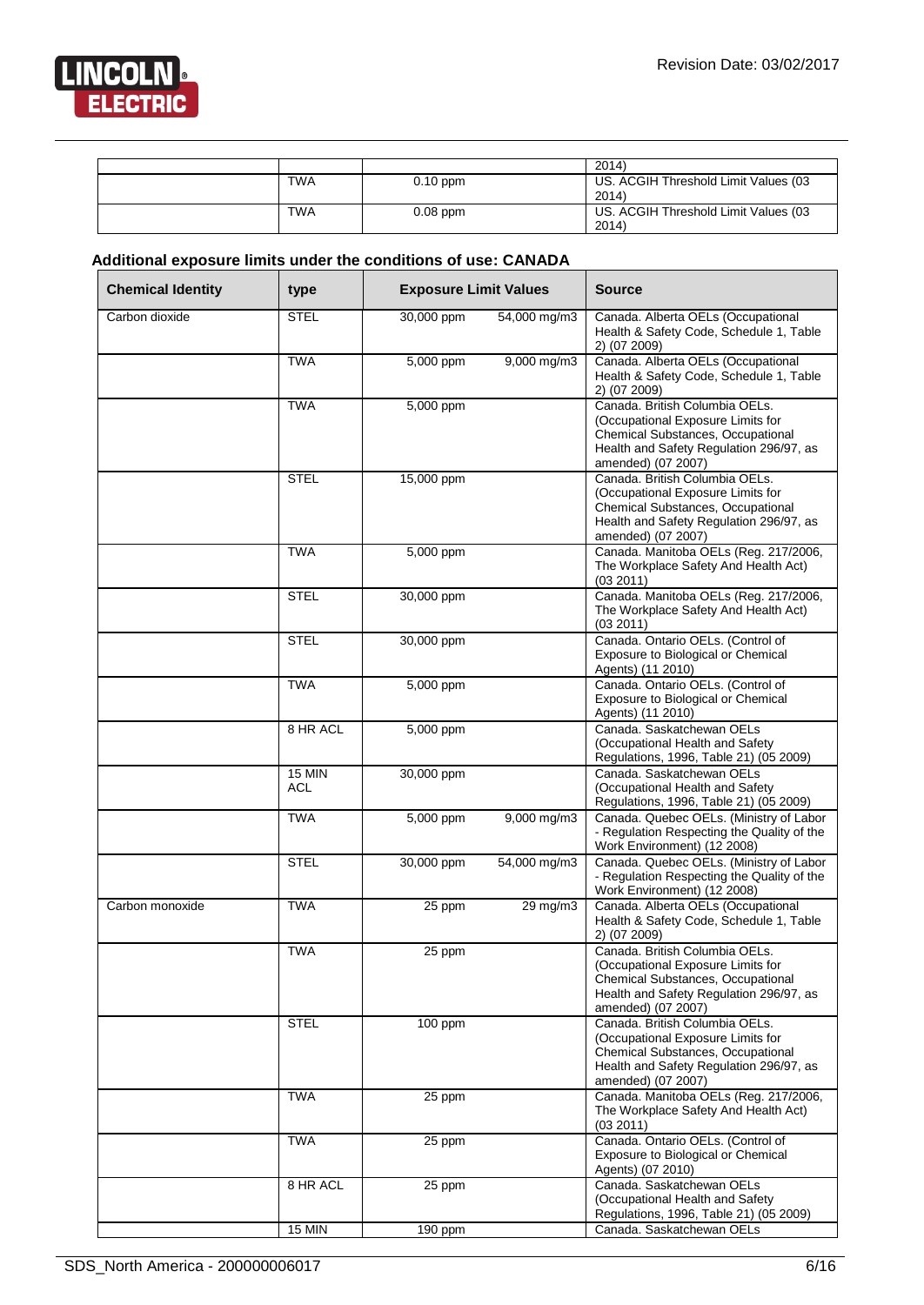

|                  | <b>ACL</b>                  |            |                       | (Occupational Health and Safety<br>Regulations, 1996, Table 21) (05 2009)                                                                                                 |
|------------------|-----------------------------|------------|-----------------------|---------------------------------------------------------------------------------------------------------------------------------------------------------------------------|
|                  | <b>TWA</b>                  | 35 ppm     | 40 mg/m3              | Canada. Quebec OELs. (Ministry of Labor<br>- Regulation Respecting the Quality of the<br>Work Environment) (12 2008)                                                      |
|                  | <b>STEL</b>                 | 200 ppm    | 230 mg/m3             | Canada. Quebec OELs. (Ministry of Labor<br>- Regulation Respecting the Quality of the<br>Work Environment) (12 2008)                                                      |
| Nitrogen dioxide | <b>STEL</b>                 | 5 ppm      | $9.4$ mg/m $3$        | Canada. Alberta OELs (Occupational<br>Health & Safety Code, Schedule 1, Table<br>2) (07 2009)                                                                             |
|                  | <b>TWA</b>                  | 3 ppm      | $5.6$ mg/m $3$        | Canada. Alberta OELs (Occupational<br>Health & Safety Code, Schedule 1, Table<br>2) (07 2009)                                                                             |
|                  | <b>CEILING</b>              | 1 ppm      |                       | Canada. British Columbia OELs.<br>(Occupational Exposure Limits for<br>Chemical Substances, Occupational<br>Health and Safety Regulation 296/97, as<br>amended) (07 2007) |
|                  | <b>TWA</b>                  | $0.2$ ppm  |                       | Canada. Manitoba OELs (Reg. 217/2006,<br>The Workplace Safety And Health Act)<br>(03 2012)                                                                                |
|                  | <b>STEL</b>                 | 5 ppm      |                       | Canada. Ontario OELs. (Control of<br>Exposure to Biological or Chemical<br>Agents) (11 2010)                                                                              |
|                  | <b>TWA</b>                  | 3 ppm      |                       | Canada. Ontario OELs. (Control of<br>Exposure to Biological or Chemical<br>Agents) (11 2010)                                                                              |
|                  | 8 HR ACL                    | 3 ppm      |                       | Canada. Saskatchewan OELs<br>(Occupational Health and Safety<br>Regulations, 1996, Table 21) (05 2009)                                                                    |
|                  | <b>15 MIN</b><br><b>ACL</b> | 5 ppm      |                       | Canada, Saskatchewan OELs<br>(Occupational Health and Safety<br>Regulations, 1996, Table 21) (05 2009)                                                                    |
|                  | <b>TWA</b>                  | 3 ppm      | $5.6 \,\mathrm{mg/m}$ | Canada. Quebec OELs. (Ministry of Labor<br>- Regulation Respecting the Quality of the<br>Work Environment) (12 2008)                                                      |
| Ozone            | <b>STEL</b>                 | $0.3$ ppm  | $0.6$ mg/m $3$        | Canada. Alberta OELs (Occupational<br>Health & Safety Code, Schedule 1, Table<br>2) (07 2009)                                                                             |
|                  | <b>TWA</b>                  | $0.1$ ppm  | $0.2$ mg/m $3$        | Canada. Alberta OELs (Occupational<br>Health & Safety Code, Schedule 1, Table<br>2) (07 2009)                                                                             |
|                  | <b>TWA</b>                  | $0.05$ ppm |                       | Canada. British Columbia OELs.<br>(Occupational Exposure Limits for<br>Chemical Substances, Occupational<br>Health and Safety Regulation 296/97, as<br>amended) (07 2007) |
|                  | <b>TWA</b>                  | $0.1$ ppm  |                       | Canada. British Columbia OELs.<br>(Occupational Exposure Limits for<br>Chemical Substances, Occupational<br>Health and Safety Regulation 296/97, as<br>amended) (07 2007) |
|                  | <b>TWA</b>                  | $0.08$ ppm |                       | Canada. British Columbia OELs.<br>(Occupational Exposure Limits for<br>Chemical Substances, Occupational<br>Health and Safety Regulation 296/97, as<br>amended) (07 2007) |
|                  | <b>TWA</b>                  | $0.2$ ppm  |                       | Canada. British Columbia OELs.<br>(Occupational Exposure Limits for<br>Chemical Substances, Occupational<br>Health and Safety Regulation 296/97, as<br>amended) (07 2007) |
|                  | <b>TWA</b>                  | $0.1$ ppm  | $0.2$ mg/m $3$        | Canada. Ontario OELs. (Control of<br>Exposure to Biological or Chemical<br>Agents) (07 2010)                                                                              |
|                  | <b>STEL</b>                 | $0.3$ ppm  | $0.6$ mg/m $3$        | Canada. Ontario OELs. (Control of<br>Exposure to Biological or Chemical<br>Agents) (07 2010)                                                                              |
|                  | <b>15 MIN</b><br><b>ACL</b> | $0.15$ ppm |                       | Canada. Saskatchewan OELs<br>(Occupational Health and Safety<br>Regulations, 1996, Table 21) (05 2009)                                                                    |
|                  | 8 HR ACL                    | 0.05 ppm   |                       | Canada. Saskatchewan OELs                                                                                                                                                 |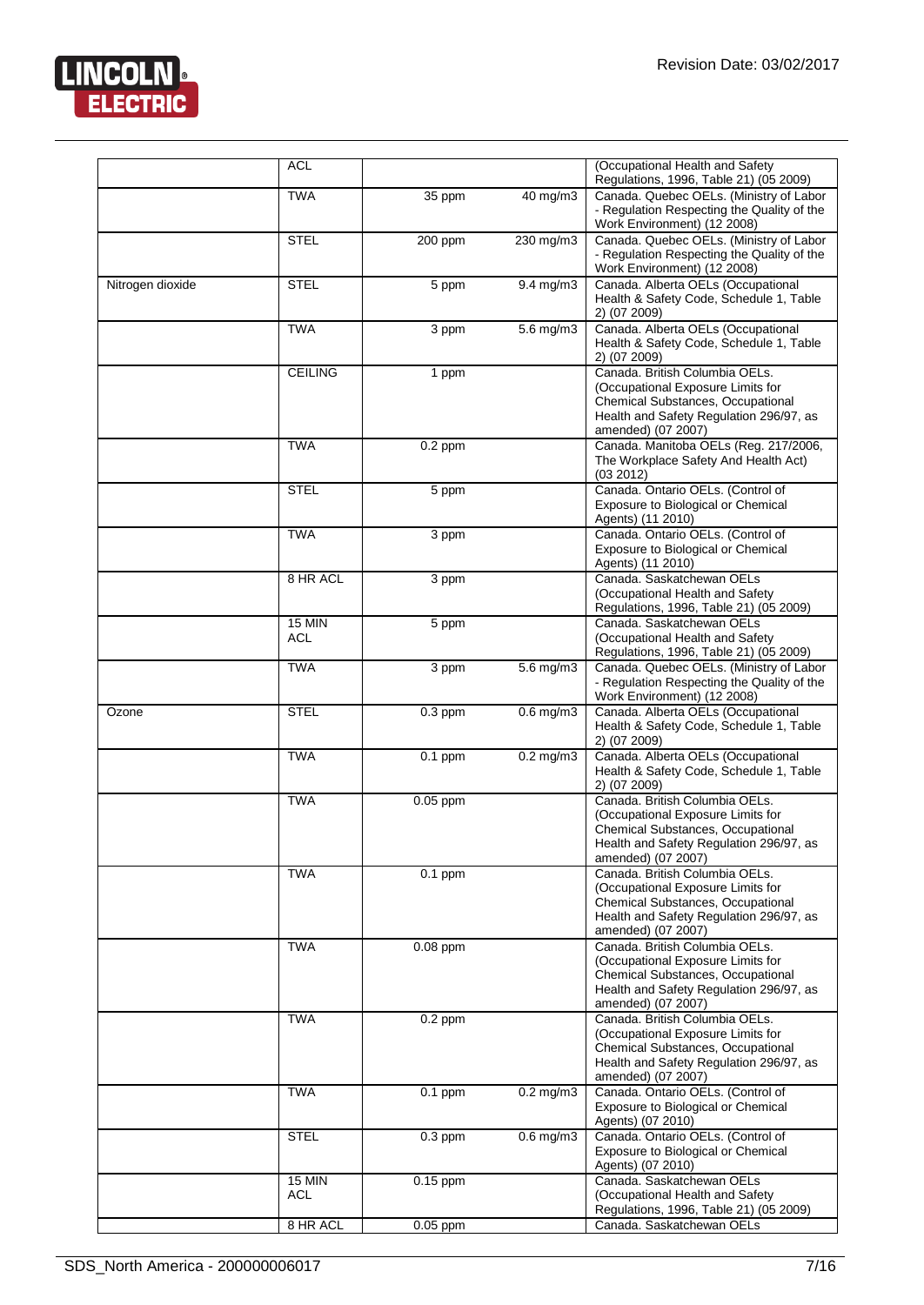

|                |            |                      | (Occupational Health and Safety<br>Regulations, 1996, Table 21) (05 2009)                                            |
|----------------|------------|----------------------|----------------------------------------------------------------------------------------------------------------------|
| <b>CEILING</b> | $0.1$ ppm  | $0.2 \text{ mg/m}$ 3 | Canada. Quebec OELs. (Ministry of Labor<br>- Regulation Respecting the Quality of the<br>Work Environment) (12 2008) |
| <b>TWA</b>     | $0.20$ ppm |                      | Canada. Manitoba OELs (Reg. 217/2006,<br>The Workplace Safety And Health Act)<br>(03 2014)                           |
| <b>TWA</b>     | $0.05$ ppm |                      | Canada. Manitoba OELs (Reg. 217/2006,<br>The Workplace Safety And Health Act)<br>(03 2014)                           |
| <b>TWA</b>     | $0.08$ ppm |                      | Canada. Manitoba OELs (Reg. 217/2006,<br>The Workplace Safety And Health Act)<br>(03 2014)                           |
| <b>TWA</b>     | $0.10$ ppm |                      | Canada. Manitoba OELs (Reg. 217/2006,<br>The Workplace Safety And Health Act)<br>(03 2014)                           |

# **Additional exposure limits under the conditions of use: MEXICO**

| <b>Chemical Identity</b> | type       | <b>Exposure Limit Values</b> |                         | <b>Source</b>                                           |
|--------------------------|------------|------------------------------|-------------------------|---------------------------------------------------------|
| Carbon dioxide           | CPT        | 5,000 ppm                    | $9,000 \,\mathrm{mg/m}$ | Mexico. Occupational Exposure Limit<br>Values (03 2000) |
|                          | <b>CTT</b> | 15,000 ppm                   | 27,000 mg/m3            | Mexico. Occupational Exposure Limit<br>Values (03 2000) |
| Carbon monoxide          | CTT        | 400 ppm                      | 400 mg/m3               | Mexico. Occupational Exposure Limit<br>Values (03 2000) |
|                          | <b>CPT</b> | 50 ppm                       | 55 mg/m3                | Mexico. Occupational Exposure Limit<br>Values (03 2000) |
| Nitrogen dioxide         | <b>CTT</b> | 5 ppm                        | $10 \text{ mg/m}$       | Mexico. Occupational Exposure Limit<br>Values (03 2000) |
|                          | <b>CPT</b> | 3 ppm                        | $6 \,\mathrm{mq/m}$ 3   | Mexico. Occupational Exposure Limit<br>Values (03 2000) |
| Ozone                    | P          | $0.1$ ppm                    | $0.2 \text{ mg/m}$ 3    | Mexico. Occupational Exposure Limit<br>Values (03 2000) |

# **Appropriate Engineering Controls**

**Ventilation:** Use enough ventilation, local exhaust at the arc, or both to keep the fumes and gases from the worker's breathing zone and the general area. Train the welder to keep his head out of the fumes. **Keep exposure as low as possible.**

# **Individual protection measures, such as personal protective equipment**

| <b>General information:</b> | <b>Exposure Guidelines: Threshold Limit Values (TLVs) and Biological</b><br>Exposure Indices (BEIs) are values published by the American Conference<br>of Government Industrial Hygienists (ACGIH). ACGIH Statement of<br>Positions Regarding the TLVs® and BEIs® states that the TLV-TWA should<br>be used as a guide in the control of health hazards and should not be used<br>to indicate a fine line between safe and dangerous exposures. See Section<br>10 for information on potential fume constituents of health interest.<br>Threshold Limit Values are figures published by the American Conference<br>of Government Industrial Hygienists. |
|-----------------------------|---------------------------------------------------------------------------------------------------------------------------------------------------------------------------------------------------------------------------------------------------------------------------------------------------------------------------------------------------------------------------------------------------------------------------------------------------------------------------------------------------------------------------------------------------------------------------------------------------------------------------------------------------------|
| <b>Eye/face protection:</b> | Wear helmet or use face shield with filter lens shade number 12 or darker<br>for open arc processes - or follow the recommendations as specified in<br>ANSI Z49.1, Section 4, based on your process and settings. No specific<br>lens shade recommendation for submerged arc or electroslag processes.<br>Shield others by providing appropriate screens and flash goggles.                                                                                                                                                                                                                                                                             |
| Skin Protection             |                                                                                                                                                                                                                                                                                                                                                                                                                                                                                                                                                                                                                                                         |
| <b>Hand Protection:</b>     | Wear protective gloves. Suitable gloves can be recommended by the glove<br>supplier.                                                                                                                                                                                                                                                                                                                                                                                                                                                                                                                                                                    |
| Other:                      | <b>Protective Clothing:</b> Wear hand, head, and body protection which help to<br>prevent injury from radiation, sparks and electrical shock. See Z49.1. At a<br>minimum this includes welder's gloves and a protective face shield, and                                                                                                                                                                                                                                                                                                                                                                                                                |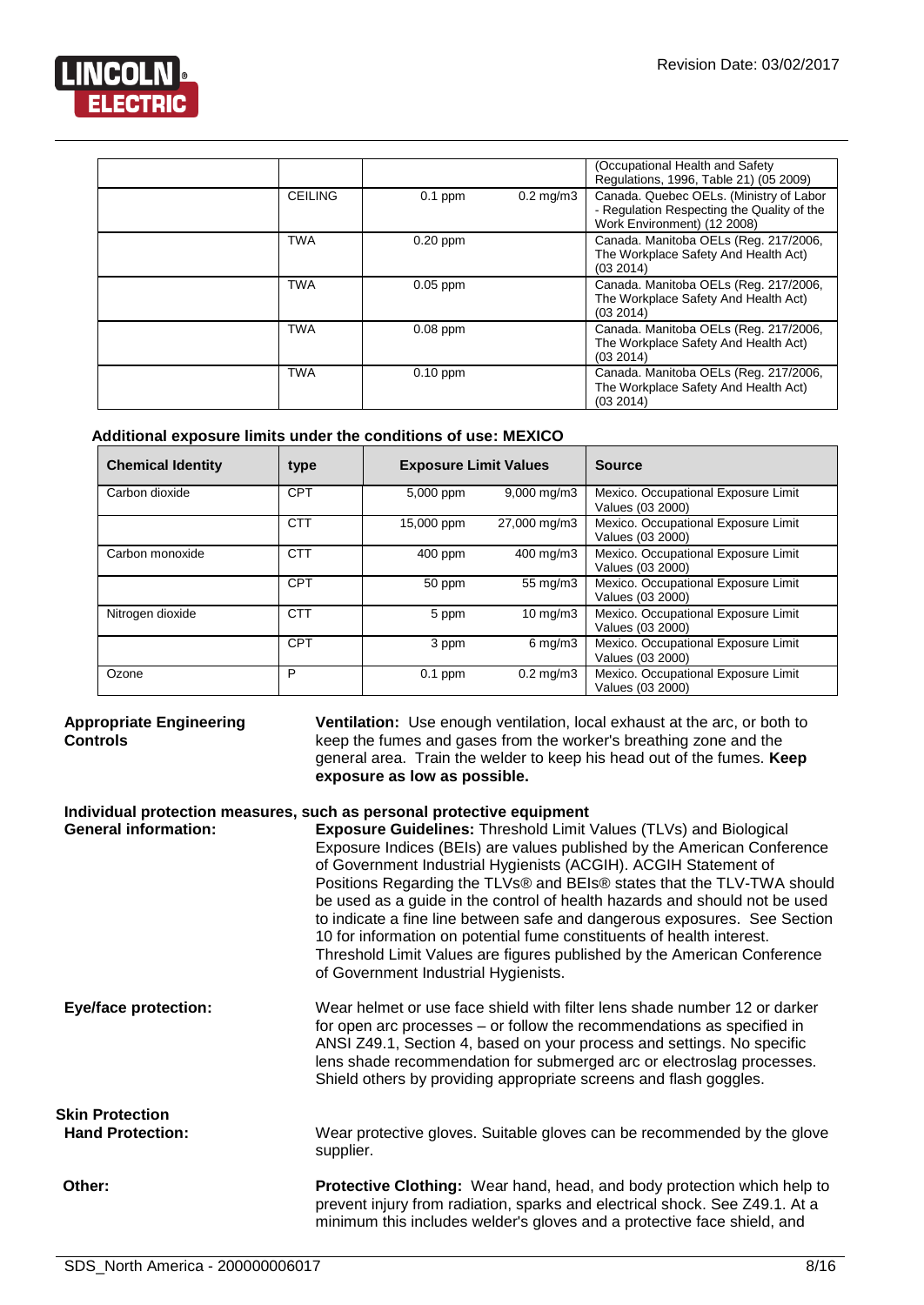

|                                | may include arm protectors, aprons, hats, shoulder protection, as well as<br>dark substantial clothing. Wear dry gloves free of holes or split seams.<br>Train the welder not to permit electrically live parts or electrodes to contact<br>skin or clothing or gloves if they are wet. Insulate yourself from the work<br>piece and ground using dry plywood, rubber mats or other dry insulation.                                                                                                                                                                                                                                                 |
|--------------------------------|-----------------------------------------------------------------------------------------------------------------------------------------------------------------------------------------------------------------------------------------------------------------------------------------------------------------------------------------------------------------------------------------------------------------------------------------------------------------------------------------------------------------------------------------------------------------------------------------------------------------------------------------------------|
| <b>Respiratory Protection:</b> | Keep your head out of fumes. Use enough ventilation and local exhaust to<br>keep fumes and gases from your breathing zone and the general area. An<br>approved respirator should be used unless exposure assessments are<br>below applicable exposure limits.                                                                                                                                                                                                                                                                                                                                                                                       |
| <b>Hygiene measures:</b>       | Do not eat, drink or smoke when using the product. Always observe good<br>personal hygiene measures, such as washing after handling the material<br>and before eating, drinking, and/or smoking. Routinely wash work clothing<br>and protective equipment to remove contaminants. Determine the<br>composition and quantity of fumes and gases to which workers are<br>exposed by taking an air sample from inside the welder's helmet if worn or<br>in the worker's breathing zone. Improve ventilation if exposures are not<br>below limits. See ANSI/AWS F1.1, F1.2, F1.3 and F1.5, available from the<br>American Welding Society, www.aws.org. |

# **9. PHYSICAL AND CHEMICAL PROPERTIES**

| <b>Appearance:</b>                                    | Solid welding wire or rod. |
|-------------------------------------------------------|----------------------------|
| <b>Physical state:</b>                                | Solid                      |
| Form:                                                 | Solid                      |
| Color:                                                | No data available.         |
| Odor:                                                 | No data available.         |
| Odor threshold:                                       | No data available.         |
| pH:                                                   | No data available.         |
| <b>Melting point/freezing point:</b>                  | No data available.         |
| Initial boiling point and boiling<br>range:           | No data available.         |
| <b>Flash Point:</b>                                   | No data available.         |
| <b>Evaporation rate:</b>                              | No data available.         |
| Flammability (solid, gas):                            | No data available.         |
| Upper/lower limit on flammability or explosive limits |                            |
| Flammability limit - upper (%):                       | No data available.         |
| Flammability limit - lower (%):                       | No data available.         |
| Explosive limit - upper (%):                          | No data available.         |
| Explosive limit - lower (%):                          | No data available.         |
| Vapor pressure:                                       | No data available.         |
| <b>Vapor density:</b>                                 | No data available.         |
| Density:                                              | No data available.         |
| <b>Relative density:</b>                              | No data available.         |
| Solubility(ies)                                       |                            |
| <b>Solubility in water:</b>                           | No data available.         |
| Solubility (other):                                   | No data available.         |
| <b>Partition coefficient (n-</b><br>octanol/water):   | No data available.         |
| <b>Auto-ignition temperature:</b>                     | No data available.         |
| <b>Decomposition temperature:</b>                     | No data available.         |
| <b>Viscosity:</b>                                     | No data available.         |
|                                                       |                            |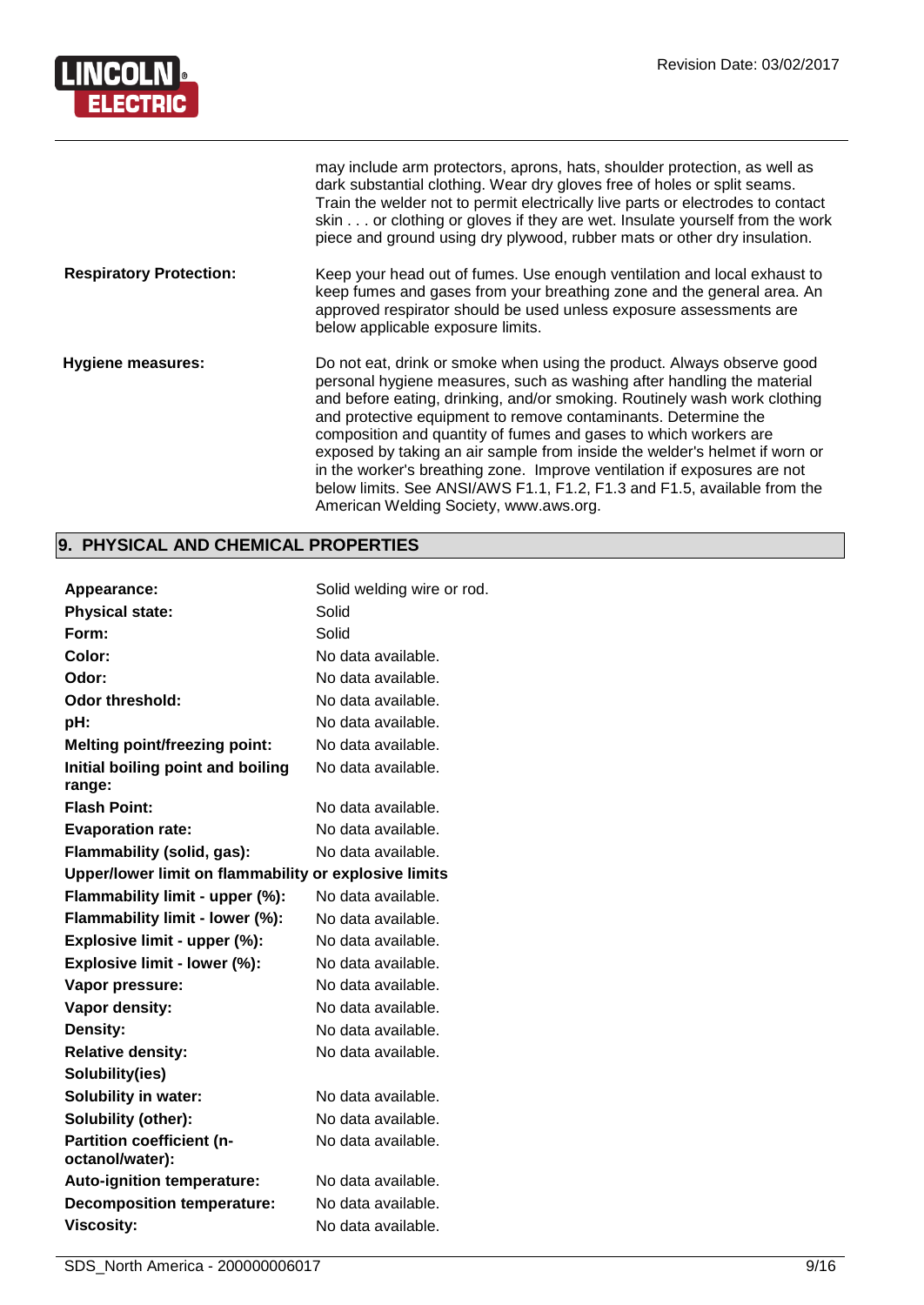

**LINCOLN** 

# **10. STABILITY AND REACTIVITY**

| <b>Reactivity:</b>                                 | The product is non-reactive under normal conditions of use, storage and<br>transport.                                                                                                                                                                                                                                                                                                                                                                                                                                                                                                                                                                                                                                                                                                                                                                                                                                                                                      |
|----------------------------------------------------|----------------------------------------------------------------------------------------------------------------------------------------------------------------------------------------------------------------------------------------------------------------------------------------------------------------------------------------------------------------------------------------------------------------------------------------------------------------------------------------------------------------------------------------------------------------------------------------------------------------------------------------------------------------------------------------------------------------------------------------------------------------------------------------------------------------------------------------------------------------------------------------------------------------------------------------------------------------------------|
| <b>Chemical Stability:</b>                         | Material is stable under normal conditions.                                                                                                                                                                                                                                                                                                                                                                                                                                                                                                                                                                                                                                                                                                                                                                                                                                                                                                                                |
| <b>Possibility of hazardous</b><br>reactions:      | None under normal conditions.                                                                                                                                                                                                                                                                                                                                                                                                                                                                                                                                                                                                                                                                                                                                                                                                                                                                                                                                              |
| <b>Conditions to avoid:</b>                        | Avoid heat or contamination.                                                                                                                                                                                                                                                                                                                                                                                                                                                                                                                                                                                                                                                                                                                                                                                                                                                                                                                                               |
| <b>Incompatible Materials:</b>                     | Strong acids. Strong oxidizing substances. Strong bases.                                                                                                                                                                                                                                                                                                                                                                                                                                                                                                                                                                                                                                                                                                                                                                                                                                                                                                                   |
| <b>Hazardous Decomposition</b><br><b>Products:</b> | Fumes and gases from welding and allied processes cannot be classified<br>simply. The composition and quantity of both are dependent upon the metal<br>being welded, the process, procedure and electrodes used. Other<br>conditions which also influence the composition and quantity of the fumes<br>and gases to which workers may be exposed include: coatings on the metal<br>being welded (such as paint, plating, or galvanizing), the number of welders<br>and the volume of the worker area, the quality and amount of ventilation,<br>the position of the welder's head with respect to the fume plume, as well as<br>the presence of contaminants in the atmosphere (such as chlorinated<br>hydrocarbon vapors from cleaning and degreasing activities.)                                                                                                                                                                                                        |
|                                                    | When the electrode is consumed, the fume and gas decomposition<br>products generated are different in percent and form from the ingredients<br>listed in Section 3. Decomposition products of normal operation include<br>those originating from the volatilization, reaction, or oxidation of the<br>materials shown in Section 3, plus those from the base metal and coating,<br>etc., as noted above. Reasonably expected fume constituents produced<br>during arc welding include the oxides of iron, manganese and other metals<br>present in the welding consumable or base metal. Hexavalent chromium<br>compounds may be in the welding fume of consumables or base metals<br>which contain chromium. Gaseous and particulate fluoride may be in the<br>welding fume of consumables which contain fluoride. Gaseous reaction<br>products may include carbon monoxide and carbon dioxide. Ozone and<br>nitrogen oxides may be formed by the radiation from the arc. |

# **11. TOXICOLOGICAL INFORMATION**

| Information on likely routes of exposure                                       |                                                                                                                                                                                         |
|--------------------------------------------------------------------------------|-----------------------------------------------------------------------------------------------------------------------------------------------------------------------------------------|
| Inhalation:                                                                    | Potential chronic health hazards related to the use of welding consumables<br>are most applicable to the inhalation route of exposure. Refer to Inhalation<br>statements in Section 11. |
| <b>Skin Contact:</b>                                                           | Arc rays can burn skin. Skin cancer has been reported.                                                                                                                                  |
| Eye contact:                                                                   | Arc rays can injure eyes.                                                                                                                                                               |
| Ingestion:                                                                     | Health injuries from ingestion are not known or expected under normal use.                                                                                                              |
| Ormantense veleted te the physical islamical and texteriorisal elementariation |                                                                                                                                                                                         |

**Symptoms related to the physical, chemical and toxicological characteristics**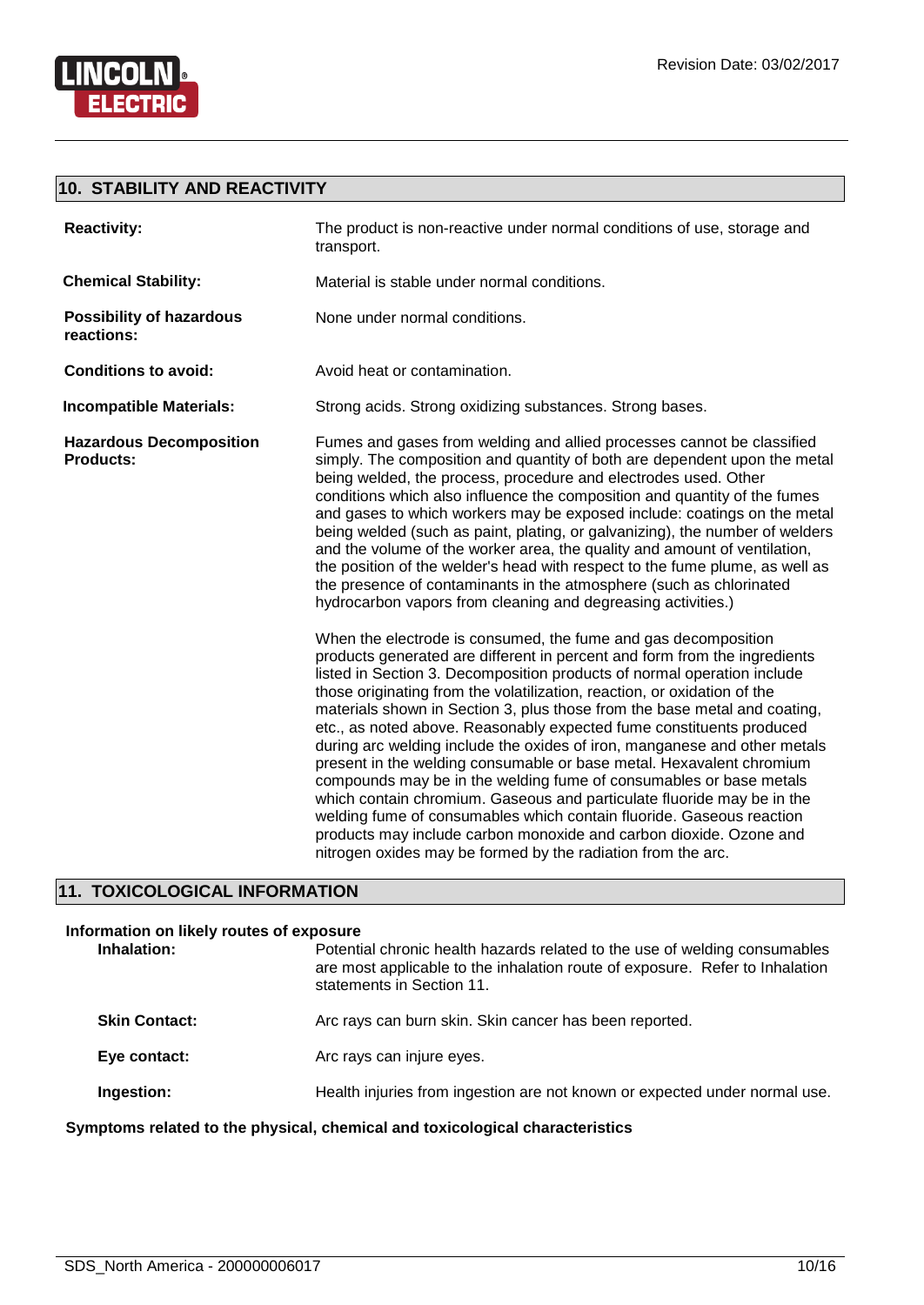

| Inhalation:                                                                                           | Short-term (acute) overexposure to fumes and gases from welding and<br>allied processes may result in discomfort such as metal fume fever,<br>dizziness, nausea, or dryness or irritation of nose, throat, or eyes. May<br>aggravate pre-existing respiratory problems (e.g. asthma, emphysema).<br>Long-term (chronic) overexposure to fumes and gases from welding and<br>allied processes can lead to siderosis (iron deposits in lung), central<br>nervous system effects, bronchitis and other pulmonary effects. |
|-------------------------------------------------------------------------------------------------------|------------------------------------------------------------------------------------------------------------------------------------------------------------------------------------------------------------------------------------------------------------------------------------------------------------------------------------------------------------------------------------------------------------------------------------------------------------------------------------------------------------------------|
| Information on toxicological effects<br>Acute toxicity (list all possible routes of exposure)<br>Oral |                                                                                                                                                                                                                                                                                                                                                                                                                                                                                                                        |
| Product:                                                                                              | Not classified                                                                                                                                                                                                                                                                                                                                                                                                                                                                                                         |
| <b>Dermal</b><br><b>Product:</b>                                                                      | Not classified                                                                                                                                                                                                                                                                                                                                                                                                                                                                                                         |
| <b>Inhalation</b><br><b>Product:</b>                                                                  | Not classified                                                                                                                                                                                                                                                                                                                                                                                                                                                                                                         |
| <b>Repeated dose toxicity</b><br><b>Product:</b>                                                      | Not classified                                                                                                                                                                                                                                                                                                                                                                                                                                                                                                         |
| <b>Skin Corrosion/Irritation</b><br>Product:                                                          | Not classified                                                                                                                                                                                                                                                                                                                                                                                                                                                                                                         |
| <b>Serious Eye Damage/Eye Irritation</b><br><b>Product:</b>                                           | Not classified                                                                                                                                                                                                                                                                                                                                                                                                                                                                                                         |
| <b>Respiratory or Skin Sensitization</b><br><b>Product:</b>                                           | Not classified                                                                                                                                                                                                                                                                                                                                                                                                                                                                                                         |
| <b>Carcinogenicity</b><br><b>Product:</b>                                                             | Arc rays: Skin cancer has been reported.                                                                                                                                                                                                                                                                                                                                                                                                                                                                               |
| No carcinogenic components identified                                                                 | IARC Monographs on the Evaluation of Carcinogenic Risks to Humans:                                                                                                                                                                                                                                                                                                                                                                                                                                                     |
| No carcinogenic components identified                                                                 | US. National Toxicology Program (NTP) Report on Carcinogens:                                                                                                                                                                                                                                                                                                                                                                                                                                                           |
| No carcinogenic components identified                                                                 | US. OSHA Specifically Regulated Substances (29 CFR 1910.1001-1050):                                                                                                                                                                                                                                                                                                                                                                                                                                                    |
| <b>Germ Cell Mutagenicity</b><br>In vitro<br><b>Product:</b>                                          | Not classified                                                                                                                                                                                                                                                                                                                                                                                                                                                                                                         |
| In vivo<br>Product:                                                                                   | Not classified                                                                                                                                                                                                                                                                                                                                                                                                                                                                                                         |
| <b>Reproductive toxicity</b><br><b>Product:</b>                                                       | Not classified                                                                                                                                                                                                                                                                                                                                                                                                                                                                                                         |
| <b>Specific Target Organ Toxicity - Single Exposure</b><br><b>Product:</b>                            | Not classified                                                                                                                                                                                                                                                                                                                                                                                                                                                                                                         |
| <b>Specific Target Organ Toxicity - Repeated Exposure</b><br><b>Product:</b>                          | Not classified                                                                                                                                                                                                                                                                                                                                                                                                                                                                                                         |
| <b>Aspiration Hazard</b>                                                                              |                                                                                                                                                                                                                                                                                                                                                                                                                                                                                                                        |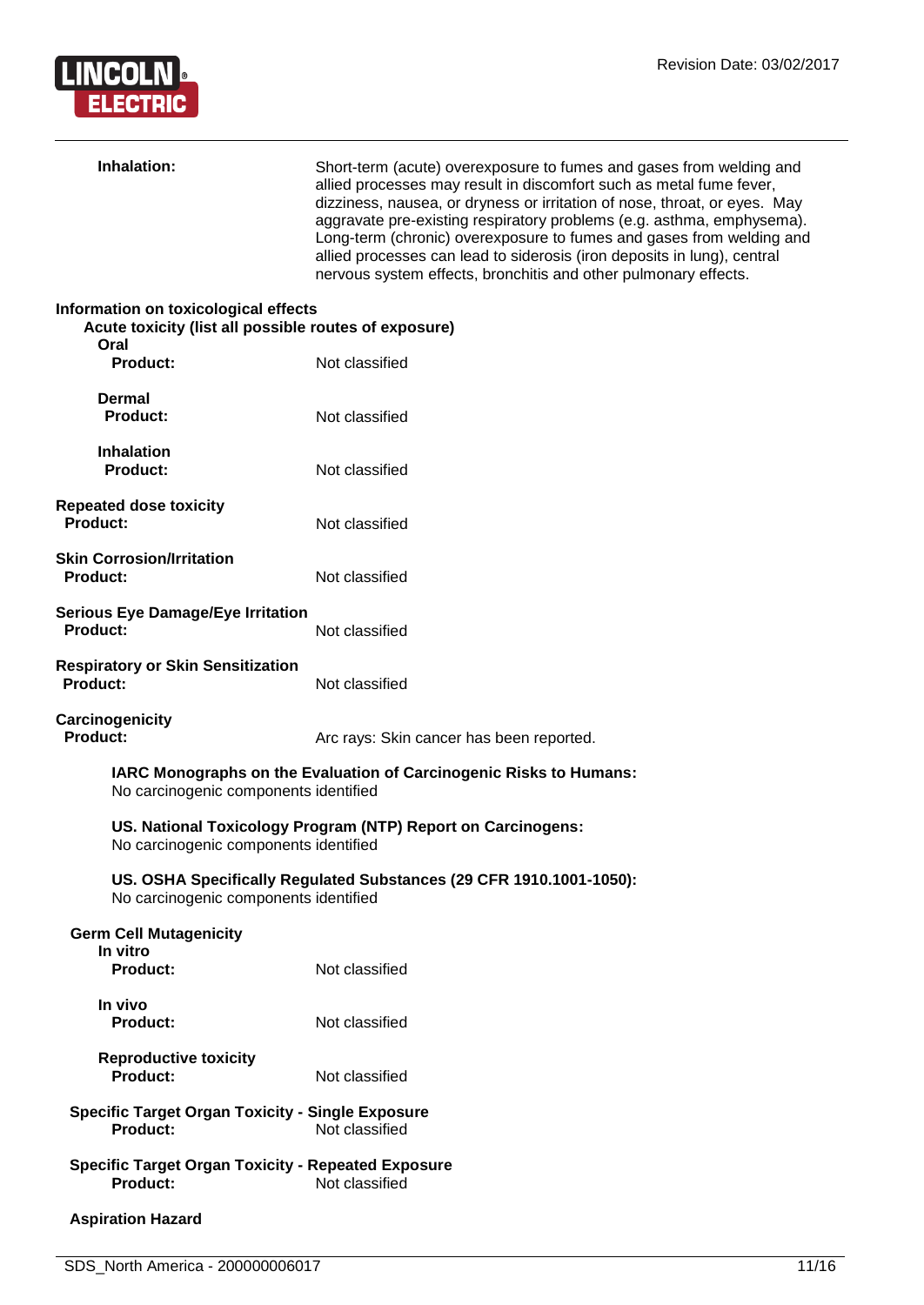

| <b>Product:</b> | Not classified                                                                                                                                                                                                                                                                                                                                                                                                                                                                                                                                                                |
|-----------------|-------------------------------------------------------------------------------------------------------------------------------------------------------------------------------------------------------------------------------------------------------------------------------------------------------------------------------------------------------------------------------------------------------------------------------------------------------------------------------------------------------------------------------------------------------------------------------|
| Other effects:  | Organic polymers may be used in the manufacture of various welding<br>consumables. Overexposure to their decomposition byproducts may result<br>in a condition known as polymer fume fever. Polymer fume fever usually<br>occurs within 4 to 8 hours of exposure with the presentation of flu like<br>symptoms, including mild pulmonary irritation with or without an increase in<br>body temperature. Signs of exposure can include an increase in white<br>blood cell count. Resolution of symptoms typically occurs quickly, usually<br>not lasting longer than 48 hours. |

# **Symptoms related to the physical, chemical and toxicological characteristics under the condition of use**

# **Additional toxicological Information under the conditions of use:**

| <b>Acute toxicity</b><br><b>Inhalation</b> |                                 |  |
|--------------------------------------------|---------------------------------|--|
| Specified substance(s):                    |                                 |  |
| Carbon dioxide                             | LC Lo (Human, 5 min): 90000 ppm |  |
| Carbon monoxide                            | LC 50 (Rat, 4 h): 1,300 mg/l    |  |
| Nitrogen dioxide                           | LC 50 (Rat, 4 h): 88 ppm        |  |
| Ozone                                      | LC Lo (Human, 30 min): 50 ppm   |  |
| Other effects:                             |                                 |  |
| Specified substance(s):                    |                                 |  |
| Carbon dioxide                             | asphyxia                        |  |

Carbon monoxide Carboxyhemoglobinemia

Nitrogen dioxide Lower Respiratory Tract irritation

# **12. ECOLOGICAL INFORMATION**

| Ecotoxicity<br>Acute hazards to the aquatic environment:<br>Fish                     |                    |
|--------------------------------------------------------------------------------------|--------------------|
| Product:                                                                             | Not classified     |
| <b>Aquatic Invertebrates</b><br><b>Product:</b>                                      | Not classified     |
| Chronic hazards to the aquatic environment:<br>Fish                                  |                    |
| <b>Product:</b>                                                                      | Not classified     |
| <b>Aquatic Invertebrates</b><br>Product:                                             | Not classified     |
| <b>Toxicity to Aquatic Plants</b><br>Product:                                        | Not classified     |
| <b>Persistence and Degradability</b><br><b>Biodegradation</b><br>Product:            | No data available. |
| <b>Bioaccumulative Potential</b><br><b>Bioconcentration Factor (BCF)</b><br>Product: | No data available. |
| <b>Mobility in Soil:</b>                                                             | No data available. |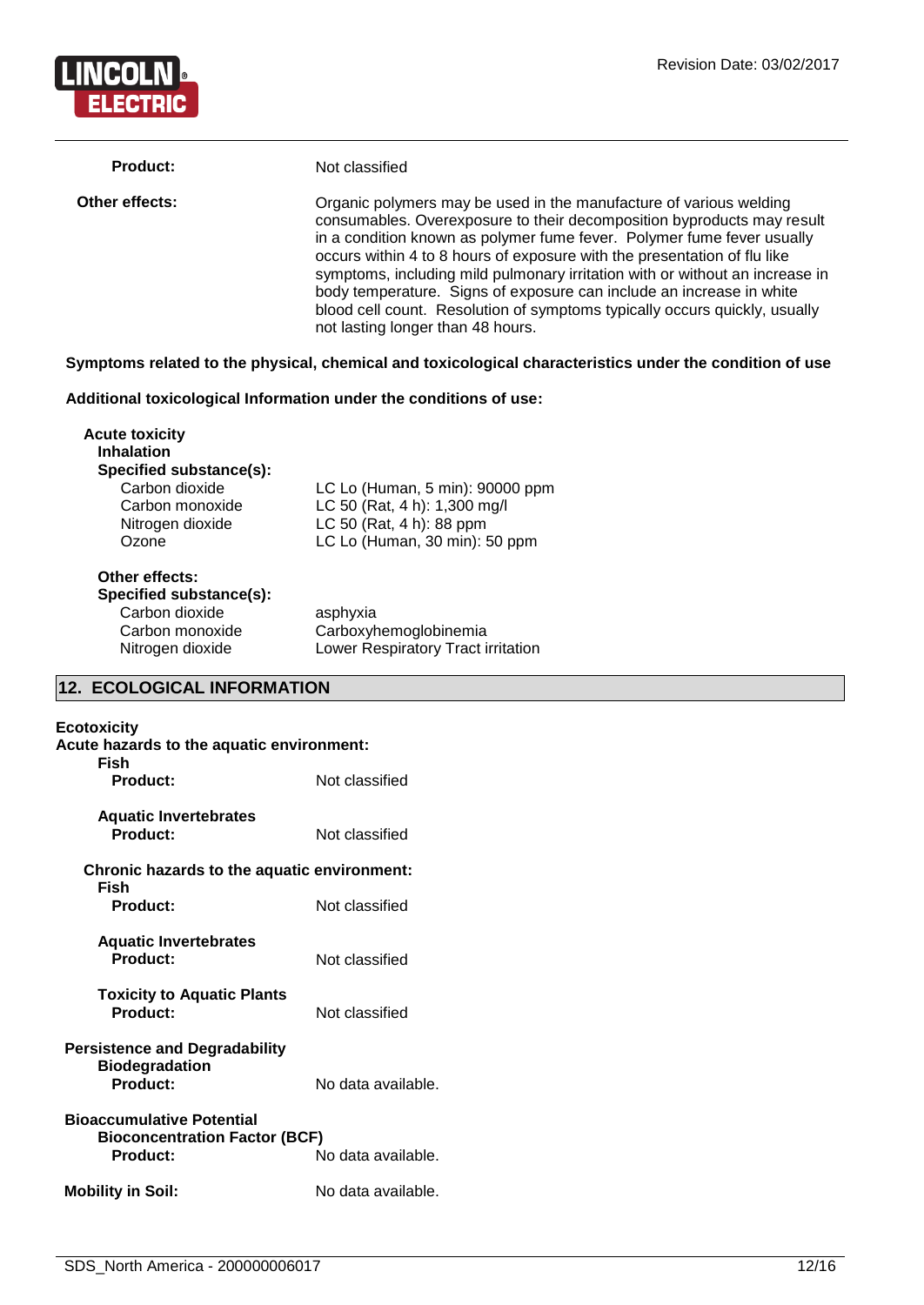

# **13. DISPOSAL CONSIDERATIONS**

| <b>General information:</b>    | The generation of waste should be avoided or minimized whenever<br>possible. When practical, recycle in an environmentally acceptable,<br>regulatory compliant manner. Dispose of non-recyclable products in<br>accordance with all applicable Federal, State, Provincial, and Local<br>requirements. |
|--------------------------------|-------------------------------------------------------------------------------------------------------------------------------------------------------------------------------------------------------------------------------------------------------------------------------------------------------|
| <b>Disposal instructions:</b>  | Dispose of this material and its container to hazardous or special waste<br>collection point.                                                                                                                                                                                                         |
| <b>Contaminated Packaging:</b> | Dispose of contents/container to an appropriate treatment and disposal<br>facility in accordance with applicable laws and regulations, and product<br>characteristics at time of disposal.                                                                                                            |

# **14. TRANSPORT INFORMATION**

| <b>DOT</b><br><b>UN Number:</b><br><b>UN Proper Shipping Name:</b><br><b>Transport Hazard Class(es)</b><br>Class:<br>Label(s):<br>Packing Group:<br>Marine Pollutant:          | <b>NOT DG REGULATED</b><br><b>NR</b><br><b>No</b>             |
|--------------------------------------------------------------------------------------------------------------------------------------------------------------------------------|---------------------------------------------------------------|
| <b>IMDG</b><br>UN Number:<br><b>UN Proper Shipping Name:</b><br><b>Transport Hazard Class(es)</b><br>Class:<br>$Label(s)$ :<br>EmS No.:                                        | <b>NOT DG REGULATED</b><br>NR.                                |
| Packing Group:<br>Marine Pollutant:                                                                                                                                            | <b>No</b>                                                     |
| <b>IATA</b><br><b>UN Number:</b><br>Proper Shipping Name:<br>Transport Hazard Class(es):<br>Class:<br>Label(s):<br>Packing Group:<br>Marine Pollutant:<br>Cargo aircraft only: | <b>NOT DG REGULATED</b><br><b>NR</b><br><b>No</b><br>Allowed. |
| <b>TDG</b><br><b>UN Number:</b><br><b>UN Proper Shipping Name:</b>                                                                                                             | NOT DG REGULATED                                              |

# **15. REGULATORY INFORMATION**

# **US Federal Regulations**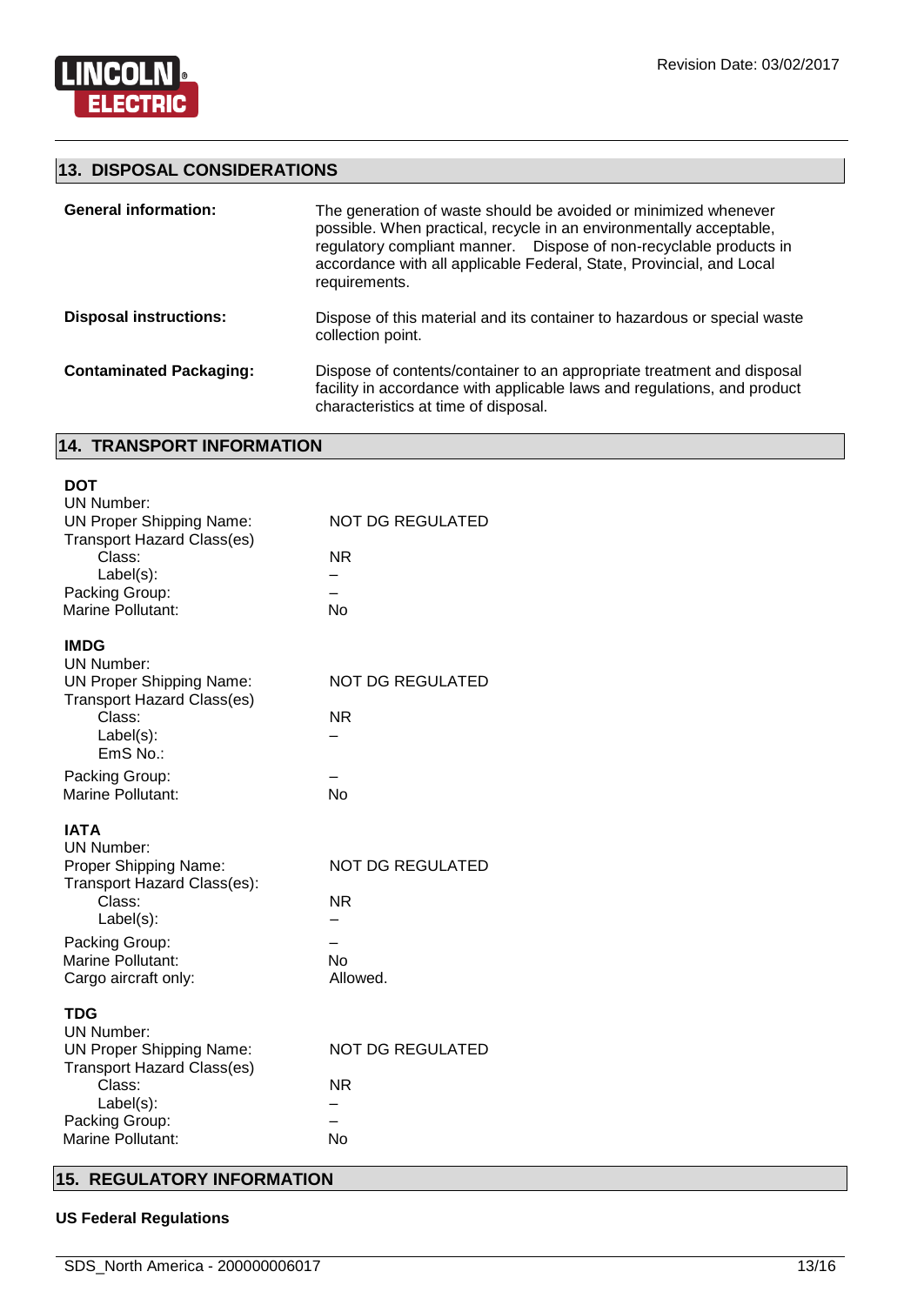

# **TSCA Section 12(b) Export Notification (40 CFR 707, Subpt. D)** None present or none present in regulated quantities. **US. OSHA Specifically Regulated Substances (29 CFR 1910.1001-1050)**

None present or none present in regulated quantities.

## **CERCLA Hazardous Substance List (40 CFR 302.4):**

None present or none present in regulated quantities.

#### **Superfund Amendments and Reauthorization Act of 1986 (SARA)**

**Hazard categories**

Not listed.

#### **SARA 302 Extremely Hazardous Substance**

None present or none present in regulated quantities.

#### **SARA 304 Emergency Release Notification**

None present or none present in regulated quantities.

# **SARA 311/312 Hazardous Chemical**

Tungsten 10000 lbs<br>Cerium dioxide 10000 lbs Cerium dioxide

**Threshold Planning Quantity** 

#### **SARA 313 (TRI Reporting)**

None present or none present in regulated quantities.

# **Clean Water Act Section 311 Hazardous Substances (40 CFR 117.3)**

None present or none present in regulated quantities.

# **Clean Air Act (CAA) Section 112(r) Accidental Release Prevention (40 CFR 68.130):**

None present or none present in regulated quantities.

# **US State Regulations**

#### **US. California Proposition 65**

No ingredient regulated by CA Prop 65 present.

**WARNING:** This product contains or produces a chemical known to the State of California to cause cancer and birth defects (or other reproductive harm). (California Health & Safety Code Section 25249.5 et seq.)

#### **US. New Jersey Worker and Community Right-to-Know Act Chemical Identity**

**Tungsten** 

# **US. Massachusetts RTK - Substance List**

No ingredient regulated by MA Right-to-Know Law present.

**US. Pennsylvania RTK - Hazardous Substances Chemical Identity Tungsten** 

# **US. Rhode Island RTK**

No ingredient regulated by RI Right-to-Know Law present.

# **Canada Federal Regulations**

**List of Toxic Substances (CEPA, Schedule 1)** Not Regulated

# **Export Control List (CEPA 1999, Schedule 3)** Not Regulated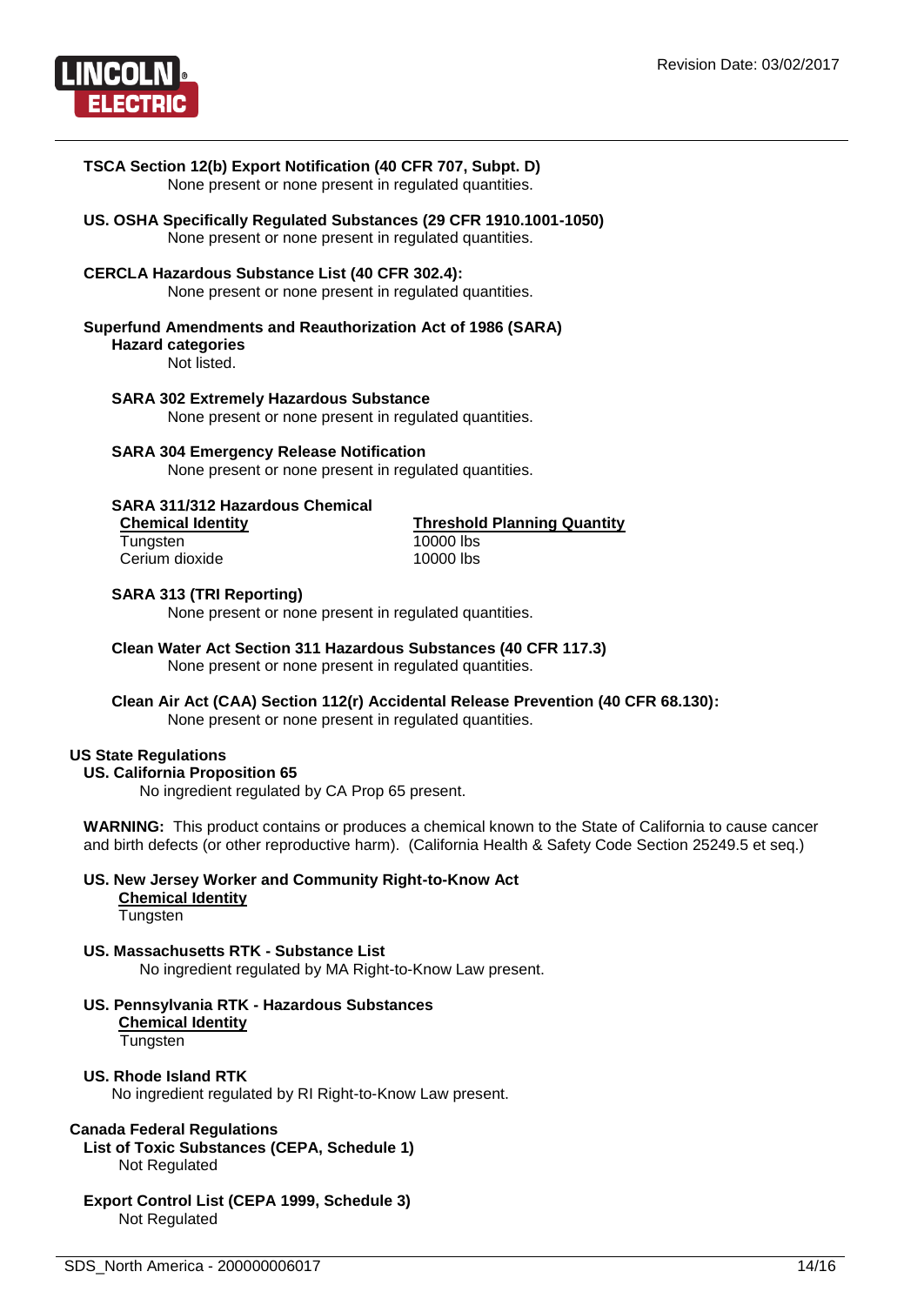

# **National Pollutant Release Inventory (NPRI)**

**Canada. National Pollutant Release Inventory (NPRI) Substances, Part 5, VOCs with Additional Reporting Requirements**

Not Regulated

**Canada. Canadian Environmental Protection Act (CEPA). National Pollutant Release Inventory (NPRI) (Parts 1-4)**

Not Regulated

# **Greenhouse Gases**

Not Regulated

# **Controlled Drugs and Substances Act**

| <b>CA CDSI</b>    | Not Regulated |
|-------------------|---------------|
| <b>CA CDSII</b>   | Not Regulated |
| CA CDSIII         | Not Regulated |
| CA CDSIV          | Not Regulated |
| <b>CA CDSV</b>    | Not Regulated |
| <b>CA CDSVII</b>  | Not Regulated |
| <b>CA CDSVIII</b> | Not Regulated |

#### **Precursor Control Regulations**

Not Regulated

# **Mexico. Substances subject to reporting for the pollutant release and transfer registry (PRTR):** not applicable

# **Inventory Status:**

| Australia AICS:                          | On or in compliance with the inventory                            |
|------------------------------------------|-------------------------------------------------------------------|
| Canada DSL Inventory List:               | One or more components are not listed or are exempt from listing. |
| EINECS, ELINCS or NLP:                   | On or in compliance with the inventory                            |
| Japan (ENCS) List:                       | One or more components are not listed or are exempt from listing. |
| China Inv. Existing Chemical Substances: | On or in compliance with the inventory                            |
| Korea Existing Chemicals Inv. (KECI):    | On or in compliance with the inventory                            |
| Canada NDSL Inventory:                   | One or more components are not listed or are exempt from listing. |
| Philippines PICCS:                       | One or more components are not listed or are exempt from listing. |
| <b>US TSCA Inventory:</b>                | On or in compliance with the inventory                            |
| New Zealand Inventory of Chemicals:      | One or more components are not listed or are exempt from listing. |
| Japan ISHL Listing:                      | One or more components are not listed or are exempt from listing. |
| Japan Pharmacopoeia Listing:             | One or more components are not listed or are exempt from listing. |
| Mexico INSQ:                             | One or more components are not listed or are exempt from listing. |
| Ontario Inventory:                       | One or more components are not listed or are exempt from listing. |
| Taiwan Chemical Substance Inventory:     | One or more components are not listed or are exempt from listing. |

# **16. OTHER INFORMATION**

# **Definitions:**

| <b>Revision Date:</b>       | 03/02/2017                                                                                                                                                  |
|-----------------------------|-------------------------------------------------------------------------------------------------------------------------------------------------------------|
| <b>Further Information:</b> | Additional information is available by request.                                                                                                             |
| Disclaimer:                 | The Lincoln Electric Company urges each end user and recipient of this SDS<br>to study it carefully. See also www.lincolnelectric.com/safety. If necessary, |